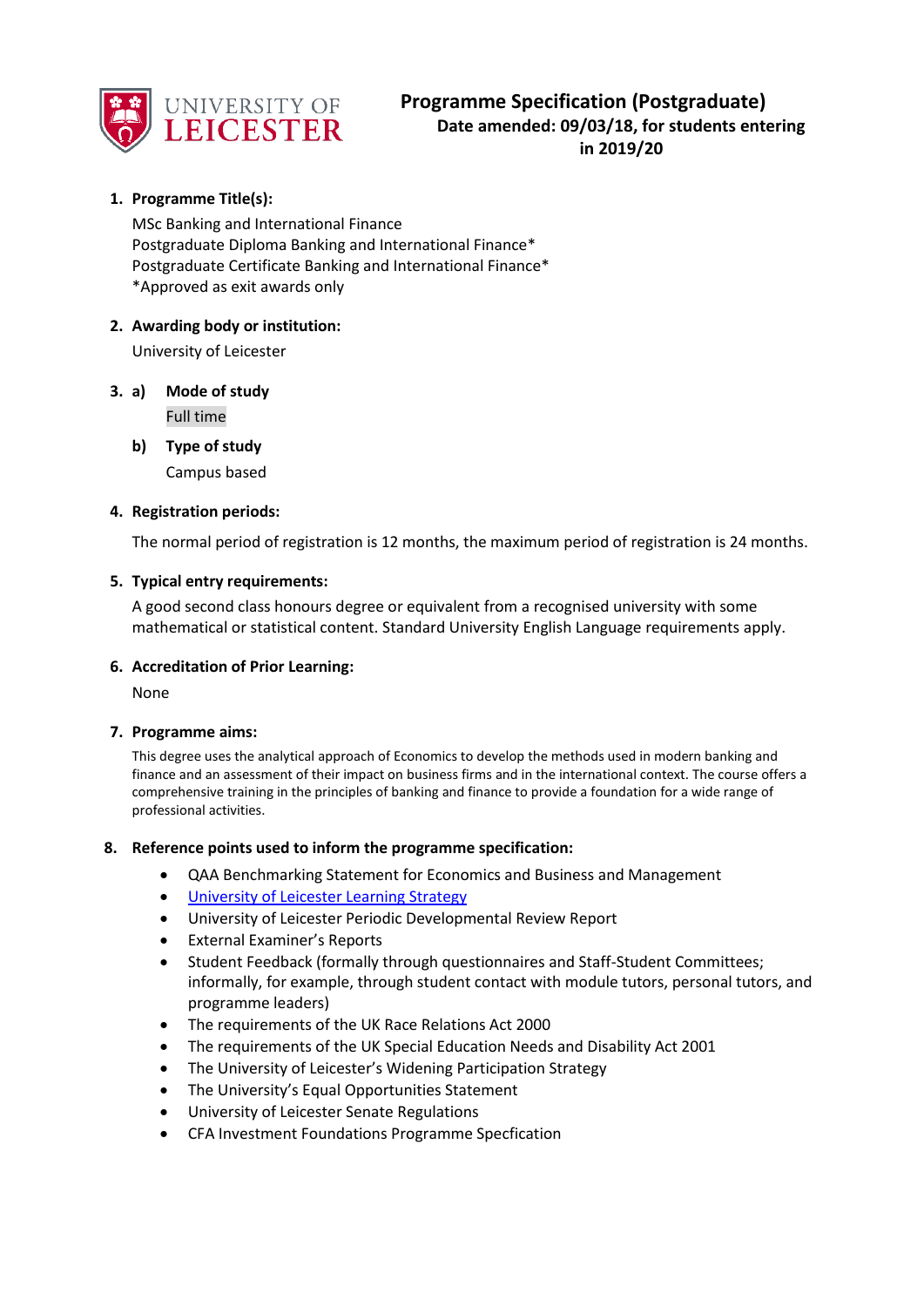## **9. Programme Outcomes:**

|            | <b>Intended Learning Outcomes</b>                                                                                                                                       | <b>Teaching and Learning</b>                                                         | <b>How Demonstrated?</b>                                                                            |
|------------|-------------------------------------------------------------------------------------------------------------------------------------------------------------------------|--------------------------------------------------------------------------------------|-----------------------------------------------------------------------------------------------------|
|            |                                                                                                                                                                         | <b>Methods</b>                                                                       |                                                                                                     |
|            |                                                                                                                                                                         | (a) Subject and Professional skills                                                  |                                                                                                     |
|            |                                                                                                                                                                         | Knowledge                                                                            |                                                                                                     |
| <b>MSc</b> | Discuss and critique major areas of<br>Finance, International Finance and<br>Banking.                                                                                   | Lectures, seminars, problem<br>classes, computer classes<br>and coursework feedback. | Examinations, projects,<br>problem classes, formative<br>and summative coursework,<br>dissertation. |
|            | Ability to explain how these concepts<br>relate to real world problems.                                                                                                 |                                                                                      |                                                                                                     |
| PGDip      | Discuss and critique major areas of<br>Finance, International Finance and<br>Banking.<br>Ability to explain how these concepts                                          | Lectures, seminars, problem<br>classes, computer classes<br>and coursework feedback. | Examinations, projects,<br>problem classes, formative<br>and summative coursework.                  |
|            | relate to real world problems.                                                                                                                                          |                                                                                      |                                                                                                     |
| PGCert     | Discuss major areas of International<br>Finance and Banking.<br>Ability to explain how these concepts                                                                   | Lectures, seminars, problem<br>classes, computer classes<br>and coursework feedback. | Examinations, projects,<br>problem classes, formative<br>and summative coursework.                  |
|            | relate to real world problems.                                                                                                                                          |                                                                                      |                                                                                                     |
|            |                                                                                                                                                                         | <b>Concepts</b>                                                                      |                                                                                                     |
| <b>MSc</b> | Explain and discuss key concepts of<br>International Finance and Banking.                                                                                               | Lectures, seminars, problem<br>classes, computer classes<br>and coursework feedback. | Examinations, projects,<br>problem classes, formative<br>and summative coursework,<br>dissertation. |
| PGDip      | Explain and discuss key concepts of<br>International Finance and Banking.                                                                                               | Lectures, seminars, problem<br>classes, computer classes<br>and coursework feedback. | Examinations, projects,<br>problem classes, formative<br>and summative coursework.                  |
| PGCert     | Explain key concepts of International<br>Finance and Banking.                                                                                                           | Lectures, seminars, problem<br>classes, computer classes<br>and coursework feedback. | Examinations, projects,<br>problem classes, formative<br>and summative coursework.                  |
|            |                                                                                                                                                                         | <b>Techniques</b>                                                                    |                                                                                                     |
| <b>MSc</b> | Describe and apply the techniques<br>central to modern financial economics.<br>Explain how and when the key                                                             | Lectures, seminars, problem<br>classes, computer classes<br>and coursework feedback. | Examinations, projects,<br>problem classes, formative<br>and summative coursework,<br>dissertation. |
| PGDip      | techniques may be applied.<br>Describe and apply the techniques<br>central to modern financial economics.<br>Explain how and when the key<br>techniques may be applied. | Lectures, seminars, problem<br>classes, computer classes<br>and coursework feedback. | Examinations, projects,<br>problem classes, formative<br>and summative coursework.                  |
| PGCert     | Describe the techniques central to<br>modern financial economics.<br>Explain how and when the key<br>techniques may be applied.                                         | Lectures, seminars, problem<br>classes, computer classes<br>and coursework feedback. | Examinations, projects,<br>problem classes, formative<br>and summative coursework.                  |
|            |                                                                                                                                                                         | <b>Critical analysis</b>                                                             |                                                                                                     |
| MSc        | Critically evaluate International<br>financial and banking theories and<br>arguments and apply them to current<br>situations.                                           | Lectures, seminars, problem<br>classes, computer classes<br>and presentations.       | Examinations, projects,<br>problem classes, formative<br>and summative coursework,<br>dissertation. |
| PGDip      | Critically evaluate International<br>financial and banking theories and<br>arguments and apply them to current<br>situations.                                           | Lectures, seminars, problem<br>classes, computer classes<br>and presentations.       | Examinations, projects,<br>problem classes, formative<br>and summative coursework.                  |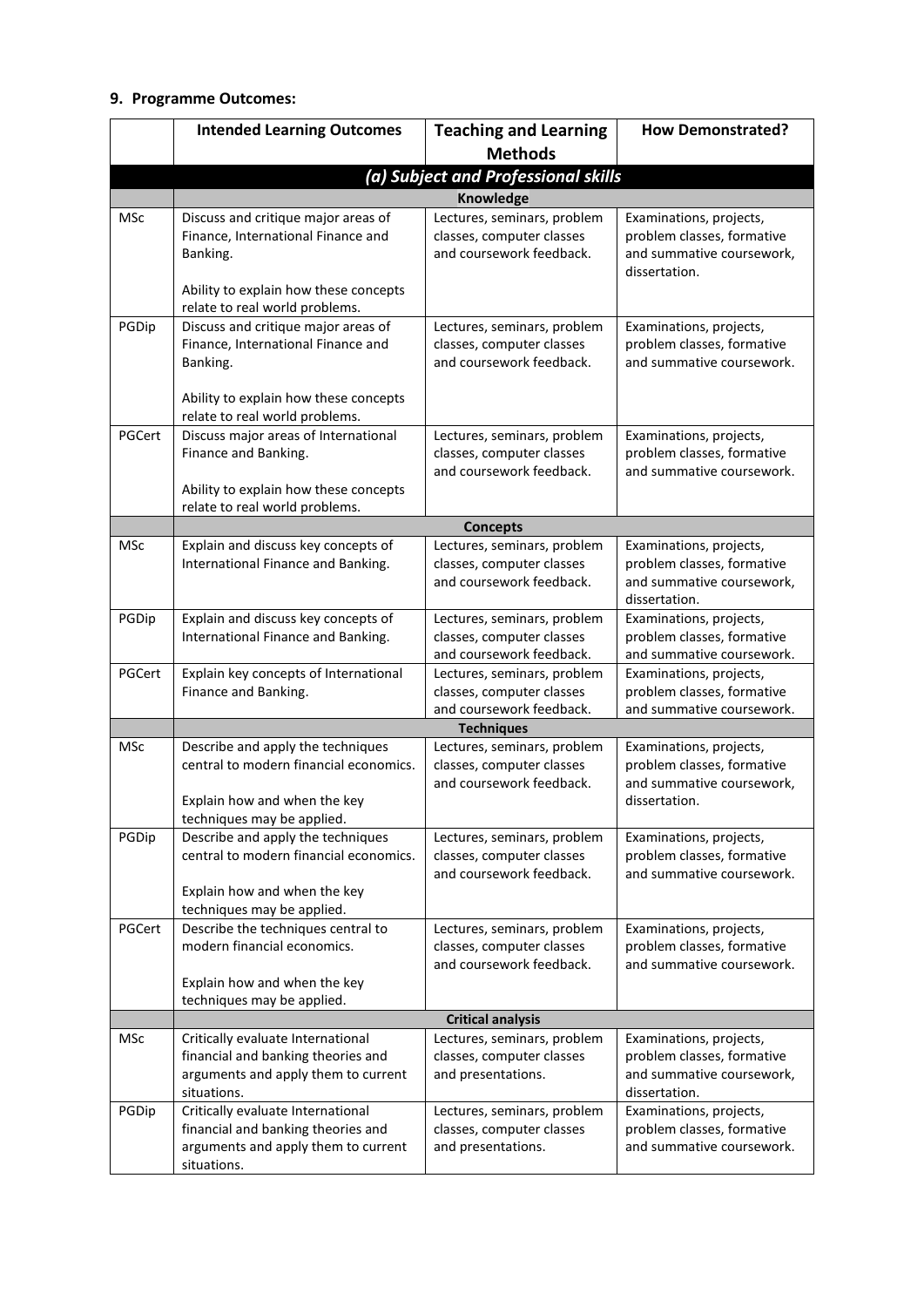|            | <b>Intended Learning Outcomes</b>                                                                                                                                                           | <b>Teaching and Learning</b>                                                         | <b>How Demonstrated?</b>                                                                            |
|------------|---------------------------------------------------------------------------------------------------------------------------------------------------------------------------------------------|--------------------------------------------------------------------------------------|-----------------------------------------------------------------------------------------------------|
|            |                                                                                                                                                                                             | <b>Methods</b>                                                                       |                                                                                                     |
| PGCert     | Describe International financial and<br>banking theories and arguments and<br>apply them to current situations.                                                                             | Lectures, seminars, problem<br>classes, computer classes<br>and presentations.       | Examinations, projects,<br>problem classes, formative<br>and summative coursework.                  |
|            |                                                                                                                                                                                             | <b>Presentation</b>                                                                  |                                                                                                     |
| <b>MSc</b> | Produce clear and concise analysis and<br>results for financial economic<br>problems.<br>Communicate results of independent                                                                 | Lectures, seminars, problem<br>classes, computer classes<br>and coursework feedback. | Examinations, projects,<br>problem classes, formative<br>and summative coursework,<br>dissertation. |
|            | research and problem solution in both<br>oral and written form.                                                                                                                             |                                                                                      |                                                                                                     |
| PGDip      | Produce analysis and results for<br>financial economic problems.                                                                                                                            | Lectures, seminars, problem<br>classes, computer classes<br>and coursework feedback. | Examinations, projects,<br>problem classes, formative<br>and summative coursework.                  |
|            | Communicate results of independent<br>research and problem solution in both<br>oral and written form.                                                                                       |                                                                                      |                                                                                                     |
| PGCert     | Produce analysis and results for<br>financial economic problems.                                                                                                                            | Lectures, seminars, problem<br>classes, computer classes<br>and coursework feedback. | Examinations, projects,<br>problem classes, formative<br>and summative coursework.                  |
|            | Communicate results and problem<br>solution in both oral and written form.                                                                                                                  |                                                                                      |                                                                                                     |
|            |                                                                                                                                                                                             | <b>Appraisal of evidence</b>                                                         |                                                                                                     |
| MSc        | Analyse and draw appropriate<br>conclusions from financial data.                                                                                                                            | Lectures, seminars, problem<br>classes, computer classes                             | Examinations, projects,<br>problem classes, formative                                               |
|            | Assess problems and apply<br>appropriate techniques associated<br>with financial and economic analysis.<br>Critically appraise relevant economic<br>and financial research.                 | and coursework feedback.                                                             | and summative coursework,<br>dissertation.                                                          |
| PGDip      | Analyse and draw conclusions from<br>financial data.                                                                                                                                        | Lectures, seminars, problem<br>classes, computer classes                             | Examinations, projects,<br>problem classes, formative                                               |
|            | Assess problems and apply<br>appropriate techniques associated<br>with financial and economic analysis.<br>Critically appraise relevant economic<br>and financial research.                 | and coursework feedback.                                                             | and summative coursework.                                                                           |
| PGCert     | Analyse financial data.<br>Assess problems and apply<br>appropriate techniques associated<br>with financial and economic analysis.<br>Describe relevant economic and<br>financial research. | Lectures, seminars, problem<br>classes, computer classes<br>and coursework feedback. | Examinations, projects,<br>problem classes, formative<br>and summative coursework.                  |
|            |                                                                                                                                                                                             | (b) Transferable skills                                                              |                                                                                                     |
|            |                                                                                                                                                                                             | <b>Research skills</b>                                                               |                                                                                                     |
| MSc        | Ability to formulate problems, collect<br>and analyse data, estimate<br>relationships and test hypothesis.                                                                                  | Lectures, seminars, problem<br>classes, computer classes.                            | Examinations, projects,<br>problem classes, formative<br>and summative coursework,<br>dissertation. |
| PGDip      | Ability to formulate problems, collect<br>and analyse data, estimate<br>relationships and test hypothesis.                                                                                  | Lectures, seminars, problem<br>classes, computer classes.                            | Examinations, projects,<br>problem classes, formative<br>and summative coursework.                  |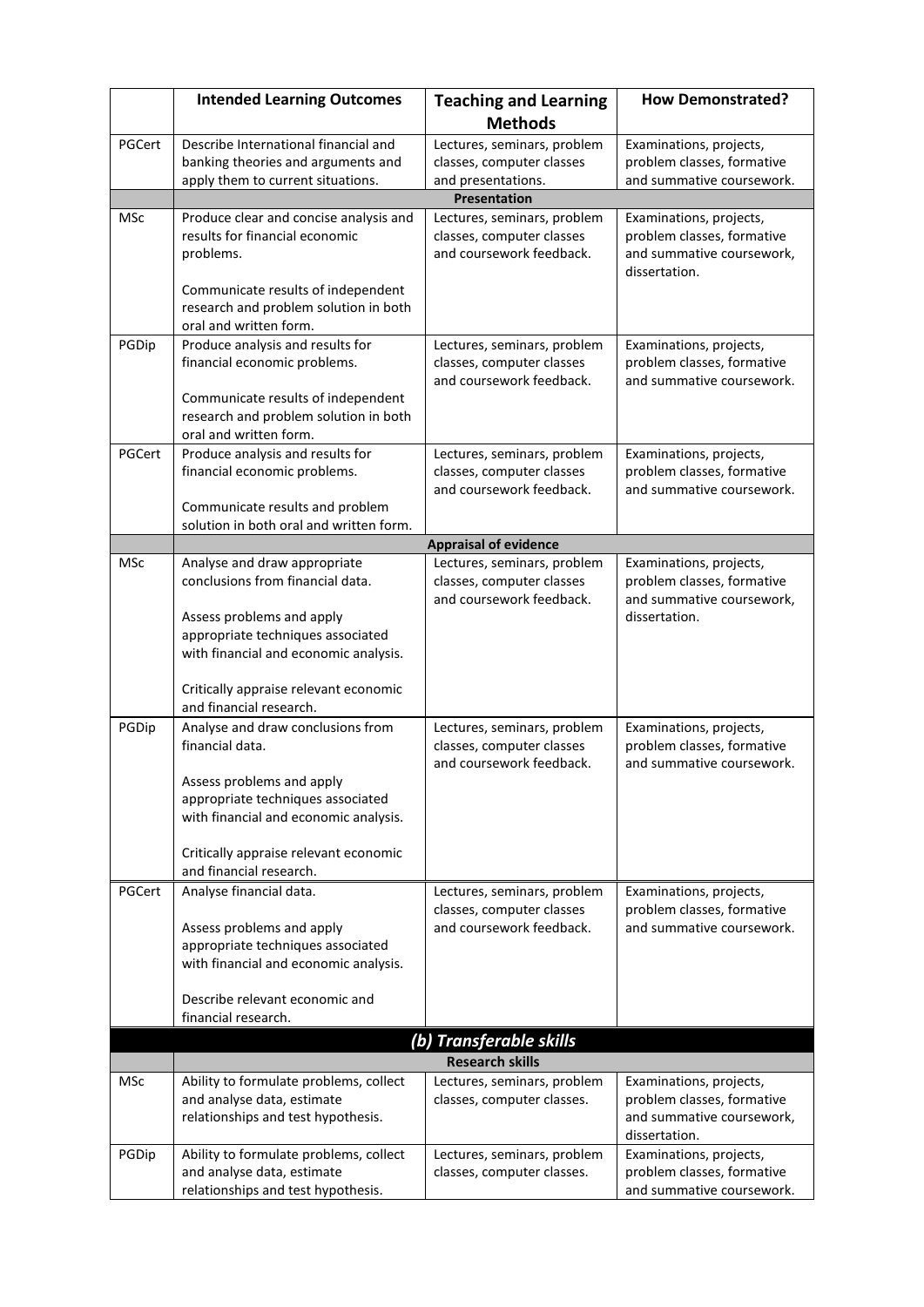|            | <b>Intended Learning Outcomes</b>                                              | <b>Teaching and Learning</b>                                 | <b>How Demonstrated?</b>                              |
|------------|--------------------------------------------------------------------------------|--------------------------------------------------------------|-------------------------------------------------------|
|            |                                                                                | <b>Methods</b>                                               |                                                       |
| PGCert     | Ability to formulate problems, collect                                         | Lectures, seminars, problem                                  | Examinations, projects,                               |
|            | data, estimate relationships and test                                          | classes, computer classes.                                   | problem classes, formative                            |
|            | hypothesis.                                                                    |                                                              | and summative coursework.                             |
|            |                                                                                | <b>Communication skills</b>                                  |                                                       |
| <b>MSc</b> | Communicate effectively through both<br>written and oral channels to a variety | Lectures, seminars, problem<br>classes, computer classes.    | Examinations, projects,<br>problem classes, formative |
|            | of audiences.                                                                  |                                                              | and summative coursework,                             |
|            |                                                                                |                                                              | dissertation.                                         |
| PGDip      | Communicate effectively through both                                           | Lectures, seminars, problem                                  | Examinations, projects,                               |
|            | written and oral channels to a variety                                         | classes, computer classes.                                   | problem classes, formative                            |
|            | of audiences.                                                                  |                                                              | and summative coursework.                             |
| PGCert     | Communicate effectively through both                                           | Lectures, seminars, problem                                  | Examinations, projects,                               |
|            | written and oral channels to a variety                                         | classes, computer classes.                                   | problem classes, formative                            |
|            | of audiences.                                                                  |                                                              | and summative coursework.                             |
|            |                                                                                | Data presentation                                            |                                                       |
| <b>MSc</b> | Presentation of financial data and the<br>results of analysis in both oral and | Lectures, seminars, problem<br>classes, computer classes,    | Examinations, projects,<br>problem classes, formative |
|            | written form.                                                                  | presentations.                                               | and summative coursework,                             |
|            |                                                                                |                                                              | dissertation.                                         |
| PGDip      | Presentation of financial data and the                                         | Lectures, seminars, problem                                  | Examinations, projects,                               |
|            | results of analysis in both oral and<br>written form.                          | classes, computer classes,                                   | problem classes, formative                            |
|            |                                                                                | presentations.                                               | and summative coursework,<br>dissertation.            |
| PGCert     | Presentation of financial data and the                                         | Lectures, seminars, problem                                  | Examinations, projects,                               |
|            | results of analysis in both oral and                                           | classes, computer classes,                                   | problem classes, formative                            |
|            | written form.                                                                  | presentations.                                               | and summative coursework,                             |
|            |                                                                                |                                                              | dissertation.                                         |
| <b>MSc</b> | Use word processing in the                                                     | <b>Information technology</b><br>Lectures, seminars, problem | Projects, problem classes,                            |
|            | preparation of written work.                                                   | classes, computer classes.                                   | formative and summative                               |
|            |                                                                                |                                                              | coursework, dissertation.                             |
|            | Use the internet to access appropriate                                         |                                                              |                                                       |
|            | information.                                                                   |                                                              |                                                       |
|            |                                                                                |                                                              |                                                       |
|            | Use spreadsheets for data                                                      |                                                              |                                                       |
|            | presentation and analysis                                                      |                                                              |                                                       |
|            | Use specialist packages for statistical                                        |                                                              |                                                       |
|            | analysis.                                                                      |                                                              |                                                       |
| PGDip      | Use word processing in the                                                     | Lectures, seminars, problem                                  | Projects, problem classes,                            |
|            | preparation of written work.                                                   | classes, computer classes.                                   | formative and summative                               |
|            |                                                                                |                                                              | coursework.                                           |
|            | Use the internet to access appropriate<br>information.                         |                                                              |                                                       |
|            |                                                                                |                                                              |                                                       |
|            | Use spreadsheets for data                                                      |                                                              |                                                       |
|            | presentation and analysis                                                      |                                                              |                                                       |
|            |                                                                                |                                                              |                                                       |
|            | Use specialist packages for statistical                                        |                                                              |                                                       |
|            | analysis.                                                                      |                                                              |                                                       |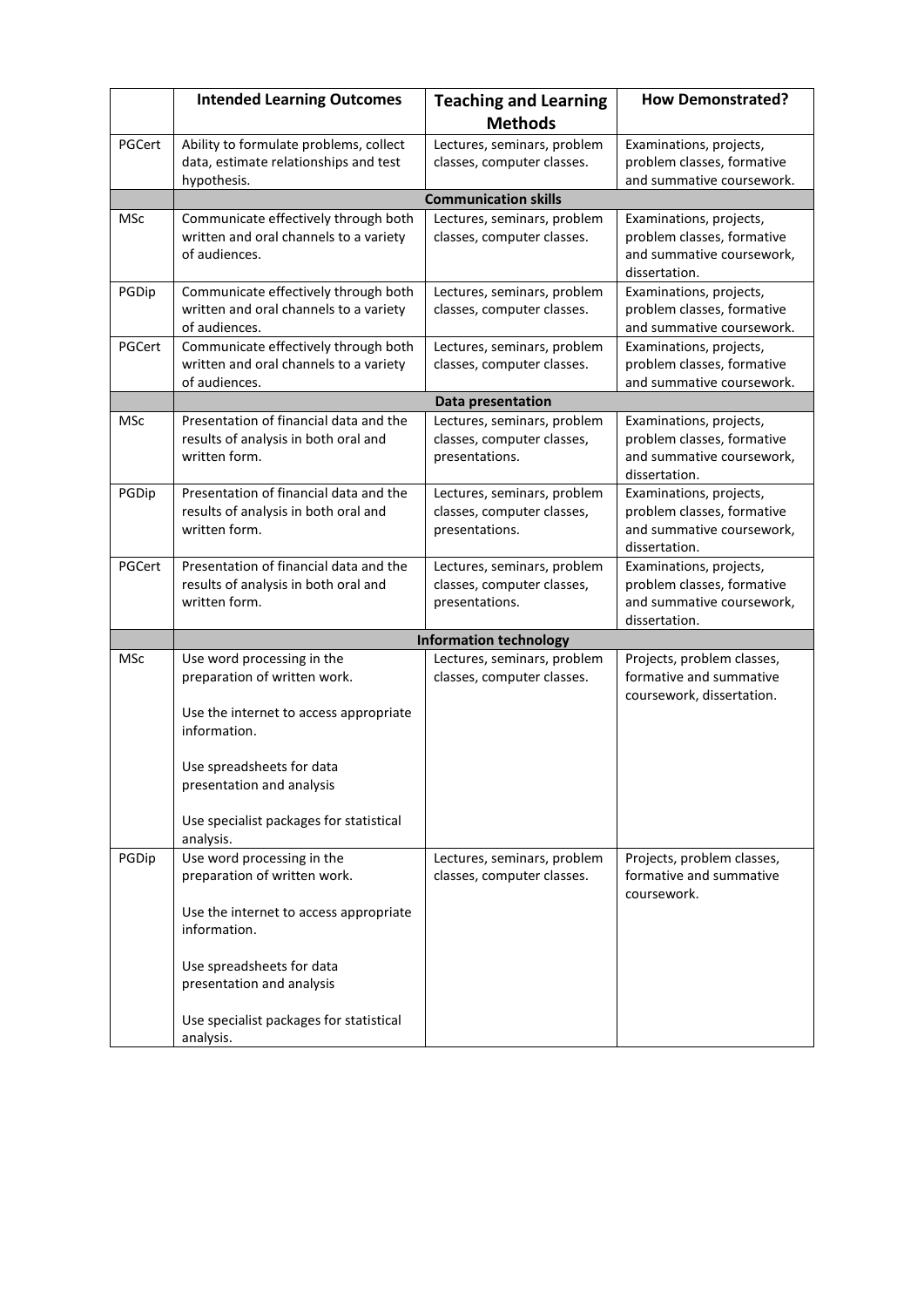|            | <b>Intended Learning Outcomes</b>                                                                                                           | <b>Teaching and Learning</b>                                                                | <b>How Demonstrated?</b>                                                                            |
|------------|---------------------------------------------------------------------------------------------------------------------------------------------|---------------------------------------------------------------------------------------------|-----------------------------------------------------------------------------------------------------|
|            |                                                                                                                                             | <b>Methods</b>                                                                              |                                                                                                     |
| PGCert     | Use word processing in the<br>preparation of written work.                                                                                  | Lectures, seminars, problem<br>classes, computer classes.                                   | Projects, problem classes,<br>formative and summative<br>coursework.                                |
|            | Use the internet to access appropriate<br>information.                                                                                      |                                                                                             |                                                                                                     |
|            | Use spreadsheets for data<br>presentation and analysis                                                                                      |                                                                                             |                                                                                                     |
|            | Use specialist packages for statistical<br>analysis.                                                                                        |                                                                                             |                                                                                                     |
|            |                                                                                                                                             | <b>Problem solving</b>                                                                      |                                                                                                     |
| <b>MSc</b> | Demonstrate problem formulation and<br>solution.                                                                                            | Lectures, seminars, problem<br>classes, computer classes,<br>independent and group<br>work. | Examinations, projects,<br>problem classes, formative<br>and summative coursework,<br>dissertation. |
| PGDip      | Demonstrate problem formulation and<br>solution.                                                                                            | Lectures, seminars, problem<br>classes, computer classes,<br>independent and group<br>work. | Examinations, projects,<br>problem classes, formative<br>and summative coursework.                  |
| PGCert     | Demonstrate problem formulation and<br>solution.                                                                                            | Lectures, seminars, problem<br>classes, computer classes,<br>independent and group<br>work. | Examinations, projects,<br>problem classes, formative<br>and summative coursework.                  |
|            |                                                                                                                                             | <b>Working relationships</b>                                                                |                                                                                                     |
| <b>MSc</b> | Demonstrate ability to work with<br>others and contribute to group<br>discussions.                                                          | Independent and group<br>coursework.                                                        | Group projects, problem<br>classes, formative and<br>summative coursework.                          |
| PGDip      | Demonstrate ability to work with<br>others and contribute to group<br>discussions.                                                          | Independent and group<br>coursework.                                                        | Group projects, problem<br>classes, formative and<br>summative coursework.                          |
| PGCert     | Demonstrate ability to work with<br>others and contribute to group<br>discussions.                                                          | Independent and group<br>coursework.                                                        | Group projects, problem<br>classes, formative and<br>summative coursework.                          |
|            |                                                                                                                                             | <b>Managing learning</b>                                                                    |                                                                                                     |
| MSc        | Identify a credible research project<br>and plan and carry this out under light<br>supervision. Ability to carry out<br>coursework on time. | Lectures, seminars, problem<br>classes, computer classes,<br>independent and group<br>work. | Projects, problem classes,<br>formative and summative<br>coursework, dissertation.                  |
| PGDip      | Ability to carry out coursework on<br>time.                                                                                                 | Lectures, seminars, problem<br>classes, computer classes,<br>independent and group<br>work. | Projects, problem classes,<br>formative and summative<br>coursework.                                |
| PGCert     | Ability to carry out coursework on<br>time.                                                                                                 | Lectures, seminars, problem<br>classes, computer classes,<br>independent and group<br>work. | Projects, problem classes,<br>formative and summative<br>coursework.                                |
|            |                                                                                                                                             | <b>Career management</b>                                                                    |                                                                                                     |
| <b>MSc</b> | Assess potential career pathways and<br>employers.                                                                                          | Lectures, seminars, and<br>presentations by appropriate<br>individuals.                     | Projects, problem classes,<br>formative and summative<br>coursework, dissertation.                  |
| PGDip      | Assess potential career pathways and<br>employers.                                                                                          | Lectures, seminars, and<br>presentations by appropriate<br>individuals.                     | Projects, problem classes,<br>formative and summative<br>coursework.                                |
| PGCert     | Assess potential career pathways and<br>employers.                                                                                          | Lectures, seminars, and<br>presentations by appropriate<br>individuals.                     | Projects, problem classes,<br>formative and summative<br>coursework.                                |

# **10. Special features:**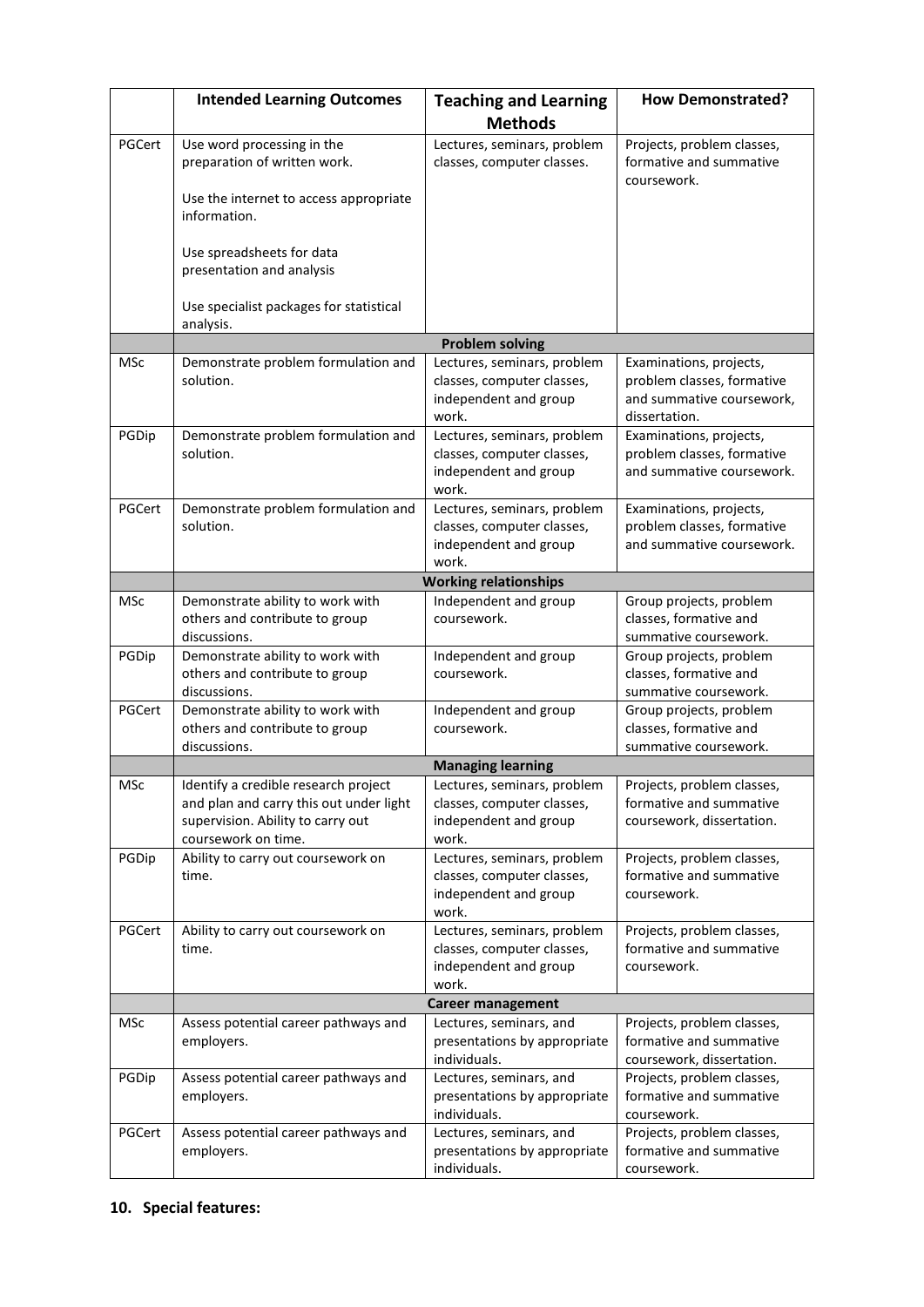This program features a 30 credit dissertation rather than the more traditional 60 credits. This will better align students' learning, skills and goals with those provided on the program. A typical 30 credit dissertation might involve a student writing an investment report on a company. This type of dissertation would be well aligned with a typical task a graduate may have to perform in employment. At the same time it would allow students to apply the skills learnt during their course (potentially from any and all modules) in a focussed project. The dissertation would involve a great deal of independent research along with analysis, critical thinking and the application of techniques. This type of project, however, is not possible in the current 60 credit format as it is too small to represent 60 credits worth of work.

| Skill                                   | Courses                                                   |
|-----------------------------------------|-----------------------------------------------------------|
| Literature review                       | Behavioural Finance, Advanced Money and Banking,          |
|                                         | <b>Financial Derivatives</b>                              |
| Define appropriate research questions   | <b>Dissertation, Business and Financial Forecasting</b>   |
| Identify the steps necessary to answer  | <b>Dissertation, Macroeconomic Environment, Financial</b> |
| questions                               | <b>Risk Management</b>                                    |
| Develop research skills                 | Dissertation, Behavioural Finance, Business and           |
|                                         | Financial Forecasting, Advanced Money and Banking,        |
|                                         | Macroeconomic Environment, Financial Derivatives,         |
|                                         | <b>Financial Risk Management</b>                          |
| Select and apply appropriate analytical | <b>Dissertation, Financial Statement Analysis,</b>        |
| techniques                              | <b>Macroeconomic Environment, International Money</b>     |
|                                         | and Finance, Financial Risk Management, Financial         |
|                                         | Analysis and Investment                                   |
| Evaluate work and identify possible     | Dissertation, Behavioural Finance, Business and           |
| improvements                            | <b>Financial Forecasting</b>                              |
| Present results concisely and           | <b>Dissertation, Business and Financial Forecasting,</b>  |
| appropriately                           | <b>Financial Risk Management</b>                          |
| Structure and develop arguments         | <b>Dissertation, Behavioural Finance, Advanced Money</b>  |
|                                         | and Banking, Business and Financial Forecasting,          |
|                                         | <b>Financial Risk Management</b>                          |
| Write a formal document (including      | <b>Dissertation, Business and Financial Forecasting,</b>  |
| appropriate referencing)                | <b>Financial Risk Management</b>                          |

The table below gives details of how we expect the skills previously assessed in the 60 credit dissertation to be assessed under the 30 dissertation format (listed below as Dissertation).

Those listed in bold the skill will be a significant part of assessment. Additionally the 60 credit dissertation allowed a greater application of econometric techniques – this, however, has not been lost in the 30 credit format with the addition of a module on Business and Financial Forecasting featuring a substantial practical project.

This change will result in better alignment between the master's degree and the intended learning outcomes. It will enhance the skill levels and knowledge of our graduates. In particular this will enhance our graduates in the key areas set out by the QAA. We believe the wider range of assessments, multiple projects, and more focused dissertation will improve our students' abilities. It will allow us to better meet our accreditation requirements and make our students more attractive to employers.

The program structure has, on the face of it, an unusual feature: an imbalance of assessed credits between the first two semesters, 45 in the first and 75 in the second. The first term has three 15 credit courses. These will be taught in the second part of the first term. The first part of the first term will be dedicated to the zero credit module – "Professional Skills in Finance".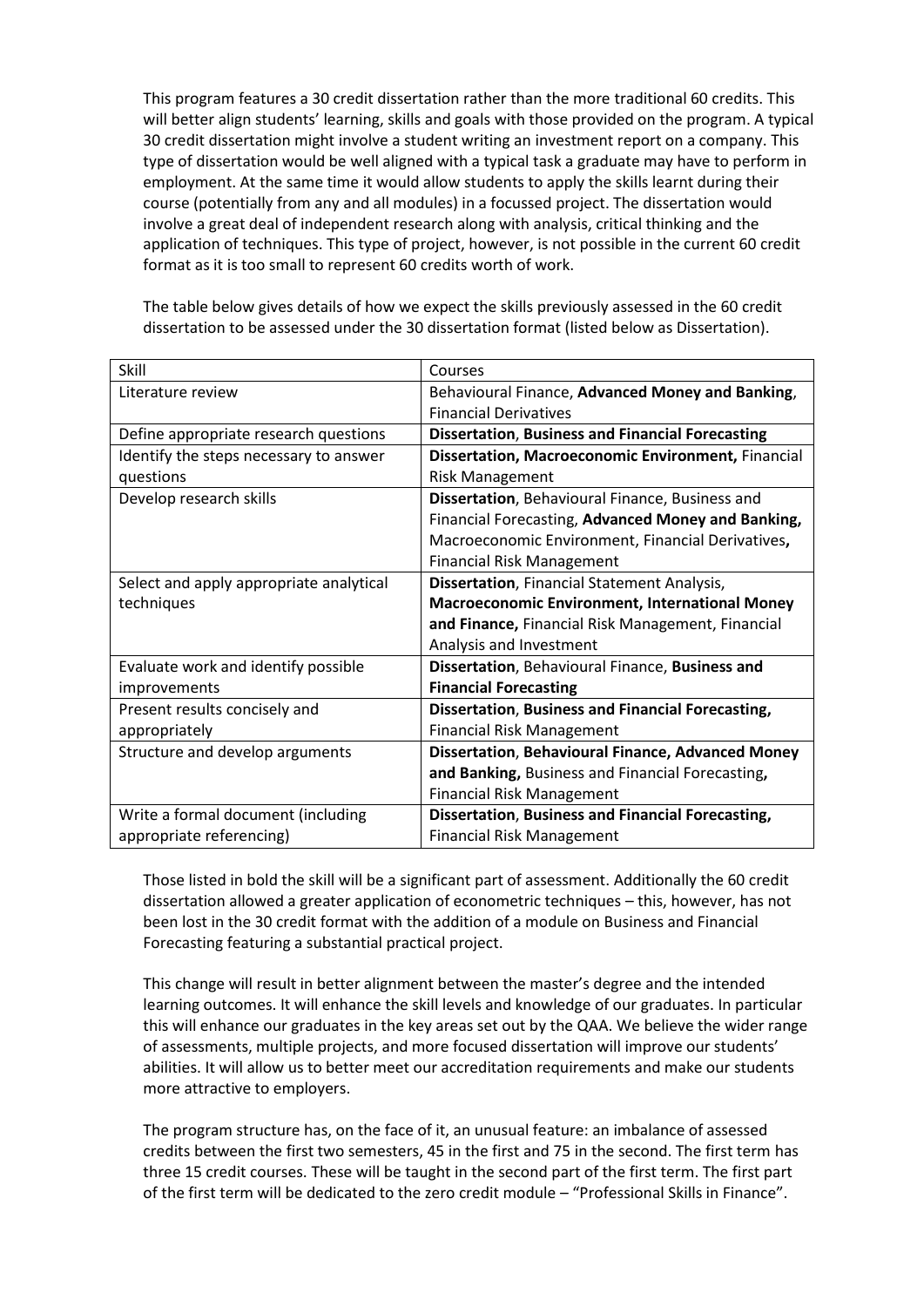Central to this certificate is the CFA Investment Foundations program. Students will study this certificate during this period. They will gain an overall appreciation of the finance industry and the language to discuss and understand it along with the possibility to take the professional qualification enhancing their employment prospects. At the same time students will learn to use a financial information system such as Bloomberg. After completing these aspects students will be equipped to tackle the credit baring modules. Taking into account this zero credit module we expected the teaching and study hours within the two terms to be approximately equal.

The modules "Professional Skills in Finance" also incorporates a program of workshops and events featuring professionals from the finance industry aimed at developing students career prospects.

A large number of modules on this course are assessed predominantly by examination as due to the mathematical nature of this course this is the most appropriate assessment method to ensure fair and consistent assessment of financial and economic related content.

#### **11. Indications of programme quality:**

- University Academic Review
- External examiners' reports
- Accreditation for Investment Foundations Programme.

#### **12. Scheme of Assessment**

As defined in Senate Regulation 6: Regulations governing Taught Postgraduate Programmes of Study (see [Senate Regulations\)](http://www2.le.ac.uk/offices/sas2/regulations/general-regulations-for-taught-programmes)

#### **13. Progression points**

As defined in Senate Regulation 6: Regulations governing Taught Postgraduate Programmes of Study (see **Senate Regulations**)

In cases where a student has failed to meet a requirement to progress he or she will be required to withdraw from the course and a recommendation will be made to the Board of Examiners for an intermediate award where appropriate.

#### **14. Rules relating to re-sits or re-submissions:**

As defined in Senate Regulation 6: Regulations governing Taught Postgraduate Programmes of Study (see [Senate Regulations\)](http://www2.le.ac.uk/offices/sas2/regulations/general-regulations-for-taught-programmes)

#### **15. External Examiners reports**

The details of the External Examiner(s) for this programme and the most recent External Examiners' reports can be found [here.](https://exampapers.le.ac.uk/xmlui/)

# **16. Additional information** [e.g. timetable for admissions]

N/A

**Appendix 1: Programme structure** (programme regulations)

#### **Semester 1**

EC7121 Professional Skills in Finance (0 Credits) EC7122 Foundations of Mathematics for Finance (0 Credits)

MN7022 Financial Analysis and Investment (15 credits) MN7024 Financial Modelling (15 credits) MN7241 Financial Statement Analysis (15 credits)